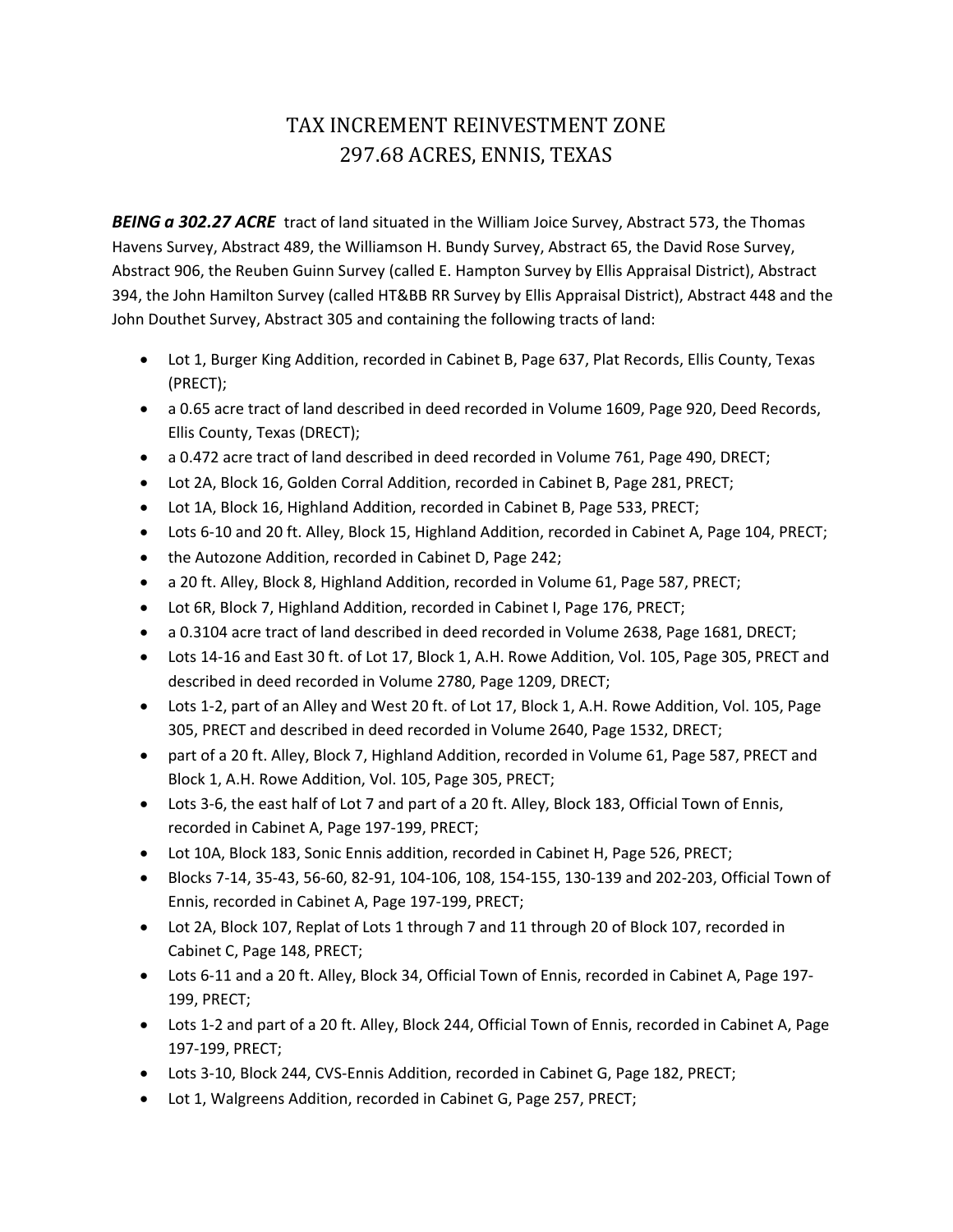- a 0.1196 acre tract of land described in deed recorded in Volume 1926, Page 448, DRECT;
- Tracts A‐G, and Alley, Subdivision 1, Division II, Official Town of Ennis, recorded in Cabinet A, Page 197‐199, PRECT;
- Tracts K--G, and Alley, Subdivision 4, Division II, Official Town of Ennis, recorded in Cabinet A, Page 197‐199, PRECT;
- Tracts E‐N, Subdivisions 2 and 3, Division I, Official Town of Ennis, recorded in Cabinet A, Page 197‐199, PRECT;
- Lots 37-48 and a 20 ft. Alley, Subdivisions 2 and 3, Division IV, Official Town of Ennis, recorded in Cabinet A, Page 197‐199, PRECT;
- Lots 1‐12 and a 20 ft. Alley, Subdivisions 1 and 4, Division III, Official Town of Ennis, recorded in Cabinet A, Page 197‐199, PRECT;
- Lot 1R, Division XXVII, Official Town of Ennis, recorded in Cabinet D, Page 216, PRECT;
- a 15 ft. strip of land along the northwest line of Subdivision 2, an Alley and Tract B of Subdivision 1, Division XXVIII;
- an 8.270 acre tract of land described in deed recorded in Volume 1999, Page 2166, DRECT;
- a 3.1306 acre residue tract of a 5.2735 acre tract of land described in deed recorded in Volume 2326, Page 1533, DRECT;
- a 2.1429 acre tract of land described in deed recorded in Volume 2336, Page 811, DRECT;
- a 1.7085 acre tract of land described in deed recorded in Volume 2700, Page 2284, DRECT;
- a 5.8383 acre tract of land described in deed recorded in Volume 2088, Page 1774, DRECT;
- Lots 1-5, Lots 38-42 and part of a 20 ft. Alley, Caldwell's Southside Addition, recorded in Cabinet A, Page 67, PRECT and described in deed recorded in Volume 711, Page 856, DRECT;
- Tract One and Tract Two as described in deed recorded in Volume 2142, Page 1435, DRECT;
- a 0.4437 acre tract of land described in deed recorded in Volume 1914, Page 1544, DRECT;
- a 1.658 acre tract of land described in resolution recorded in Volume 921, Page 120, DRECT;
- a 0.522 acre tract of land described in deed of trust recorded in Volume 522, Page 589, DRECT;
- part of a 20 ft. Alley, Lots 21‐26 and Lots 27‐32, Block 3, Caldwell's Southside Addition, recorded in Cabinet A, Page 67, PRECT and described in deed recorded in Volume 2595, Page 1466, DRECT;
- part of Block 3, Caldwell's Southside Addition, recorded in Cabinet A, Page 67, PRECT as identified as Property ID 159671 and 159672 by the Ellis Appraisal District;
- part of a 20 ft. Alley and Lots 9‐12, Block 3, Caldwell's Southside Addition, recorded in Cabinet A, Page 67, PRECT and described in deed recorded in Volume 1722, Page 241, DRECT;
- Lot 5AR, Block 3, Replat of Caldwell's Southside Addition, recorded in Cabinet E, Page 148, PRECT;
- Lot 1A, Block 3, Replat of Caldwell's Southside Addition, recorded in Cabinet H, Page 772, PRECT;
- Lots 1 and 2, Roberts Kaufman Street Addition, recorded in Cabinet G, Page 258 PRECT;
- Lot 1, Wilson Business Park, recorded in Cabinet C, Page 258 PRECT;
- a 0.450 acre tract of land described in deed recorded in Volume 967, Page 738, DRECT;
- a 100 ft. by 100 ft. tract of land described in deed recorded in Volume 1985, Page 1248, DRECT;
- a 1.801 acre tract of land described in deed recorded in Volume 840, Page 572, DRECT;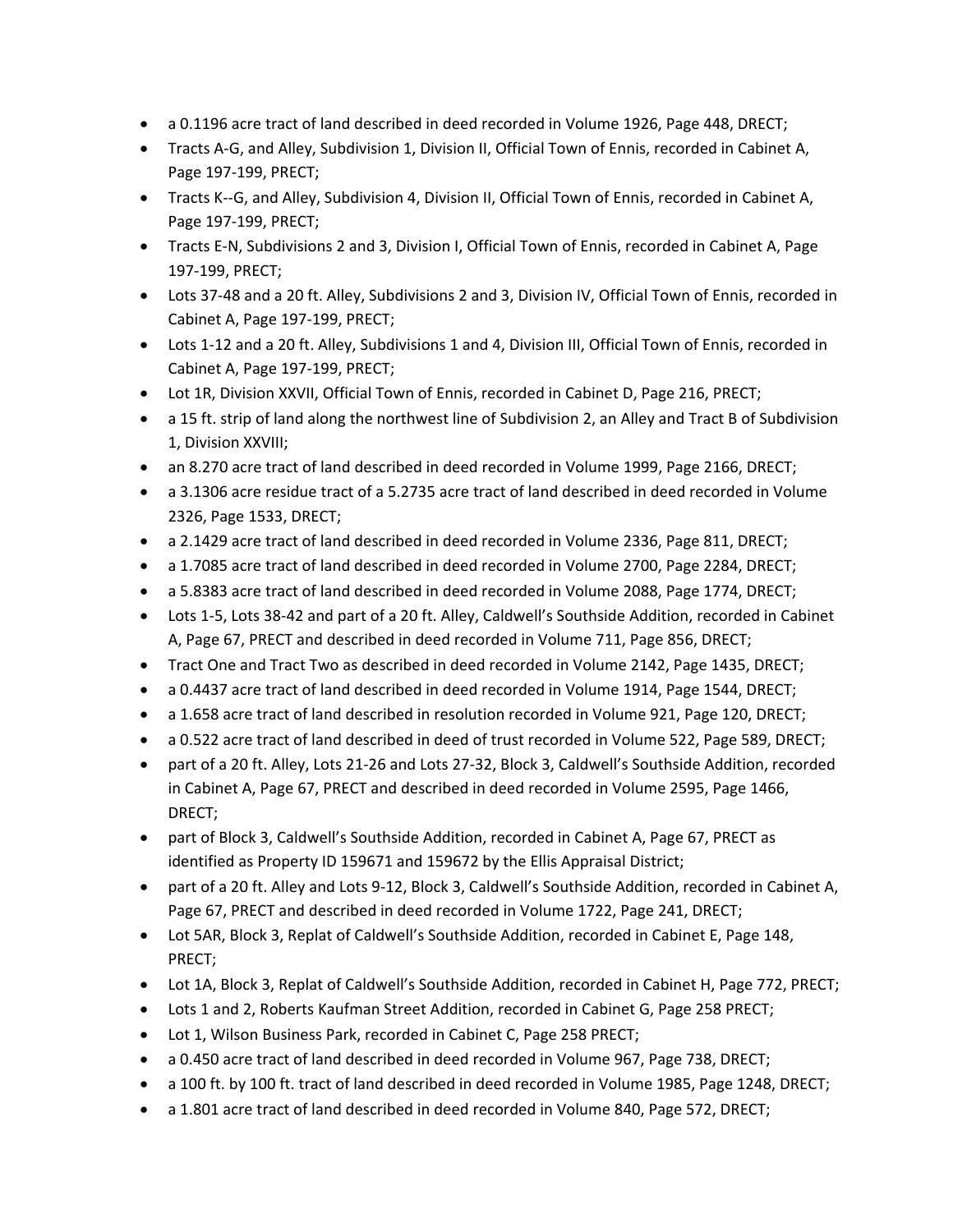- Lot 1, Block 1, Citizens National Bank Addition, recorded in Cabinet H, Page 456, PRECT;
- Lots 1A & 1B, JCCW Addition, Cabinet H, Page 454, PRECT;
- a 0.2729 acre tract of land described in deed recorded in Volume 1517, Page 112, DRECT;
- a 0.2923 acre tract of land described in deed recorded in Volume 1748, Page 2263, DRECT;
- a 0.474 acre tract of land described in deed recorded in Volume 2106, Page 115, DRECT;
- a 0.1439 acre tract of land described in deed recorded in Volume 2512, Page 2166, DRECT;
- a 1.5845 acre tract of land described in deed recorded in Instrument 1531195, DRECT;
- a 0.353 acre tract of land described in deed recorded in Volume 1232, Page 834, DRECT;
- Lot 1, North Paris Addition, (no record found), per deed in Volume 2579, Page 252, DRECT;
- a 120 ft. by 148 ft. tract of land described in deed recorded in Volume 1455, Page 152, DRECT;
- Lots 2 and 3, re-subdivision of Tract 45 of the William Joice Survey, Cabinet A, Page 782, PRECT;
- Tract 44, of the Joice Survey, Abstract 573, as shown on the Official Map of Ennis, Cabinet A, Page 197 and described in deed recorded in Volume 2200, Page 1584;
- 0.75 acres, being part of a 2.124 acre tract of land described in Volume 1709, Page 935 DRECT and described by metes and bounds in Volume 605, Page 801, DRECT;
- a 0.4381 acre tract of land described in deed recorded in Volume 1523, Page 844, DRECT;
- Lot 1, Braums Addition, Cabinet A, Pg. 86, PRECT;
- Lot 1, Block A, Snap Clean Carwash Addition, recorded in Instrument 1602480, PRECT;
- a 0.33 acre tract of land described in deed recorded in Instrument 1610356, DRECT;
- a 0.5525 acre tract of land described in deed recorded in Volume 2477, Page 548, DRECT;
- a 1.0250 acre tract of land described in deed recorded in Volume 1748, Page 887, DRECT;
- a 0.9444 acre tract of land described in deed recorded in Volume 1046, Page 548, DRECT

*AND BEING* parts of the following Public Roads and Rights‐of‐Way:

- Service Road of Interstate Highway 45, Variable right-of-way;
- Wagon Wheel Drive, 50 ft. right‐of‐way;
- East Ennis Avenue, Variable right‐of‐way;
- Mulberry Street, 50 ft. right‐of‐way;
- Brown Street, Variable right-of-way;
- Elm Street, 50 ft. right‐of‐way;
- Pecan Street, 50 ft. right-of-way;
- Laurel Street, 50 ft. right‐of‐way;
- Paris Street, Variable right-of-way;
- Shawnee Street, Variable right-of-way;
- Kaufman Street, Variable right-of-way;
- Breckenridge Street, Variable right-of-way;
- Main Street, Variable right-of-way;
- Southern Pacific Railroad, Variable right‐of‐way;
- Dallas Street, Variable right-of-way;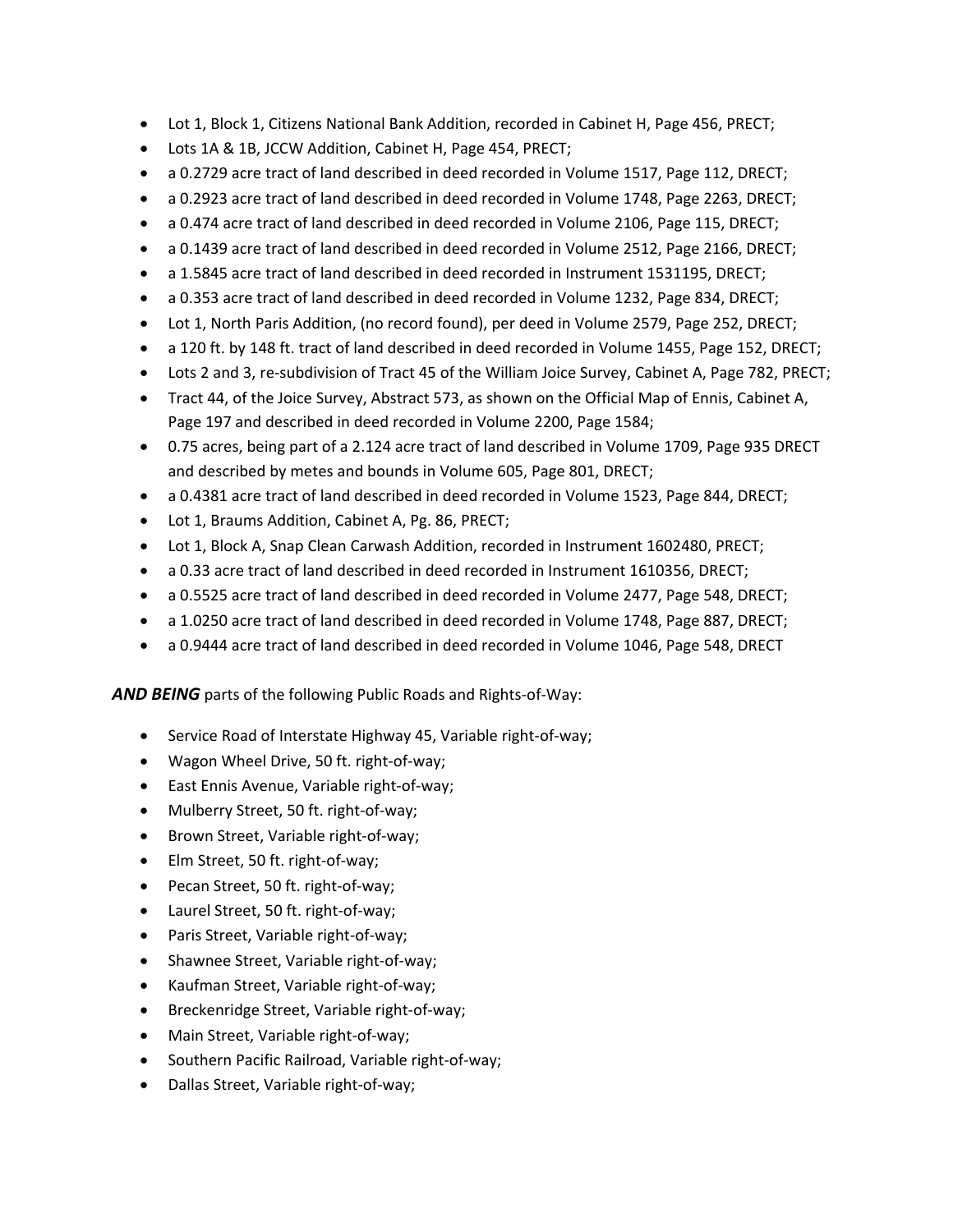- McKinney Street, Variable right-of-way;
- Sherman Street, 50 ft. right-of-way;
- Preston Street, 70 ft. right-of-way;
- Gaines Street, Variable right‐of‐way;
- Clay Street, 70 ft., right‐of‐way;
- Martin Luther King, Jr. Drive, 50 ft. right‐of‐way
- Tyler Street, Variable right‐of‐way;
- Loggins Ave, 60 ft. right‐of‐way;
- Denton Street, Variable right-of-way;
- Decatur Street, Variable right-of-way;
- Belknap Street, Variable right-of-way;
- Baylor Street, Variable right-of-way;
- Knox Street, Variable right-of-way;
- Crockett Street, Variable right‐of‐way;
- Milam Street, 60 ft. right-of-way;
- Waco Street, 70 ft. right‐of‐way;
- Lampasas Street, 50 ft. right‐of‐way;
- Burnett Street, 50 ft. right-of-way;
- Kuchar Street, 40 ft. right-of-way;
- Madison Street, 40 ft. right-of-way;
- Creechville Road, Variable right-of-way;
- Knighthurst Street, Variable right-of-way,
- Lake Bardwell Drive, Variable right‐of‐way and
- Oak Grove Road, Variable right-of-way.

*SAID 302.27 ACRE TRACT BEING* more particularly described by metes and bounds as follows:

BEGINNING at a point for corner within the Interstate Highway 45 (IH 45) right‐of‐way, a variable width right‐of‐way;

THENCE South 59 degrees 54 minutes 05 seconds West, passing the north corner of Lot 2, Block A, Ennis Crossroad, recorded in Cabinet G, Page 187, PRECT, said corner being in the southwest right‐of‐way line of said Interstate Highway 45 and continuing with the northwest line of said Lot 2, a total distance of 197.89 feet;

THENCE Southwesterly, with the northwesterly lines of said Ennis Crossroads, the following courses;

South 51 degrees 24 minutes 31 seconds East, a distance of 14.88 feet;

South 43 degrees 51 minutes 49 seconds West, a distance of 212.90 feet;

North 51 degrees 53 minutes 38 seconds West, a distance of 130.09 feet to the beginning of a non‐tangent curve to the right having a radius of 2913.79 feet, whose chord bears South 44 degrees 53 minutes 23 seconds West, a distance of 202.83 feet;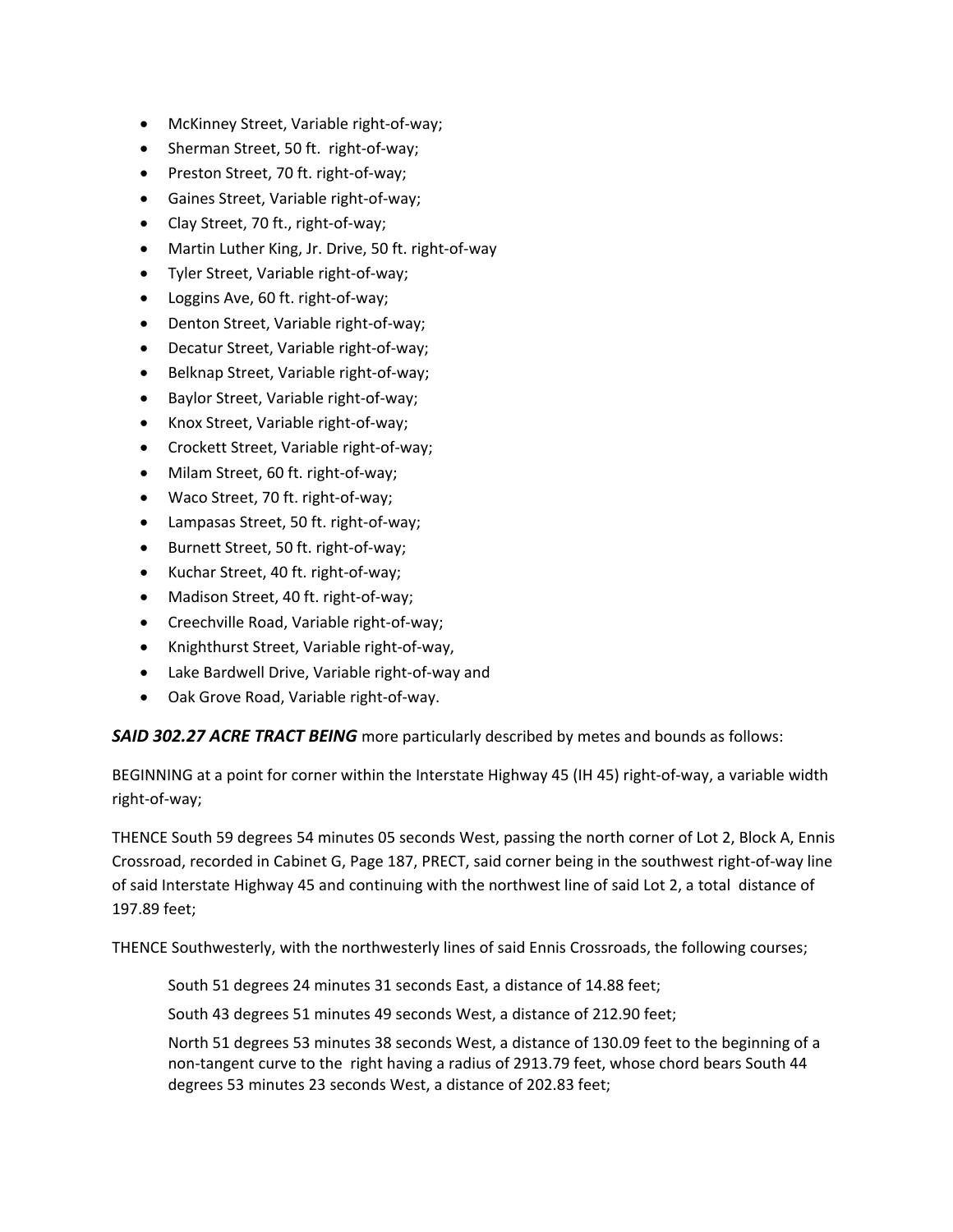Southwesterly, with said curve to the right, through a central angle of 03 degrees 59 minutes 21 seconds, an arc distance of 202.87 feet to the end of said curve;

South 33 degrees 34 minutes 58 seconds East, a distance of 150.25 feet;

South 51 degrees 45 minutes 18 seconds West, a distance of 139.99 feet;

South 32 degrees 06 minutes 25 seconds East, a distance of 46.49 feet;

South 57 degrees 25 minutes 56 seconds West, a distance of 109.86 feet to a point for corner in the northeast line of Mulberry Street;

THENCE South 30 degrees 31 minutes 57 seconds East, with the northeast line of Mulberry Street a distance of 210.12 feet;

THENCE South 58 degrees 34 minutes 36 seconds West, crossing Mulberry Street, a distance of 50.01 feet to a point for corner in the southwest line of Mulberry Street;

THENCE North 30 degrees 31 minutes 57 seconds West, with the southwest line of said Mulberry Street, a distance of 50.01 feet to a point for corner in the southeast line of Brown, Street;

THENCE South 58 degrees 34 minutes 36 seconds West, with the southeast line of Brown street, a distance of 301.12 feet to a point for corner in the southwest line of Elm Street;

THENCE North 31 degrees 26 minutes 59 seconds West, with the southwest line of Elm Street, a distance of 187.89 feet;

THENCE South 57 degrees 55 minutes 04 seconds West, with the southeast line of an alley in Block 15, of the Highland Addition, recorded in Cabinet A, Pages 104, PRECT, crossing Pecan Street and continuing a total distance of 317.36 feet to a point for corner in the southwest line of Pecan Street;

THENCE North 31 degrees 02 minutes 03 seconds West with the southwest line of Pecan Street, a distance of 2.98 feet;

THENCE South 57 degrees 53 minutes 38 seconds West, with the southeast line of an alley in Block 8 of said Highland Addition crossing Laurel Street, and continuing a total distance of 330.85 feet to a point for corner in the southwest line of Laurel Street;

THENCE North 32 degrees 06 minutes 22 seconds West, with the southwest line of Laurel Street, a distance of 5.26 feet;

THENCE South 58 degrees 36 minutes 43 seconds West, with the southeast line of an alley in Block 7 of said Highland Addition and Block 1, A.H. Rowe Addition, recorded in Volume 105, Page 305, PRECT, a distance of 469.94 feet;

THENCE North 30 degrees 47 minutes 53 seconds West, with the southwest line of said alley, a distance of 14.98 feet to a point for corner in the southeast line of Lot 17 of said Block 1;

THENCE Southwesterly, with the southeasterly lines of Lot 17, Lot 1 and Lot 2 of said Block 1, the following courses:

South 58 degrees 33 minutes 24 seconds West, a distance of 8.48 feet;

North 31 degrees 31 minutes 27 seconds West, a distance of 17.79 feet;

South 59 degrees 02 minutes 11 seconds West, a distance of 125.34 feet to a point for corner in the northeast line of Paris Street;

THENCE South 31 degrees 34 minutes 41 seconds East, with the northeast line of Paris Street, a distance of 161.32 feet to a point for corner in the northwest line of Brown Street;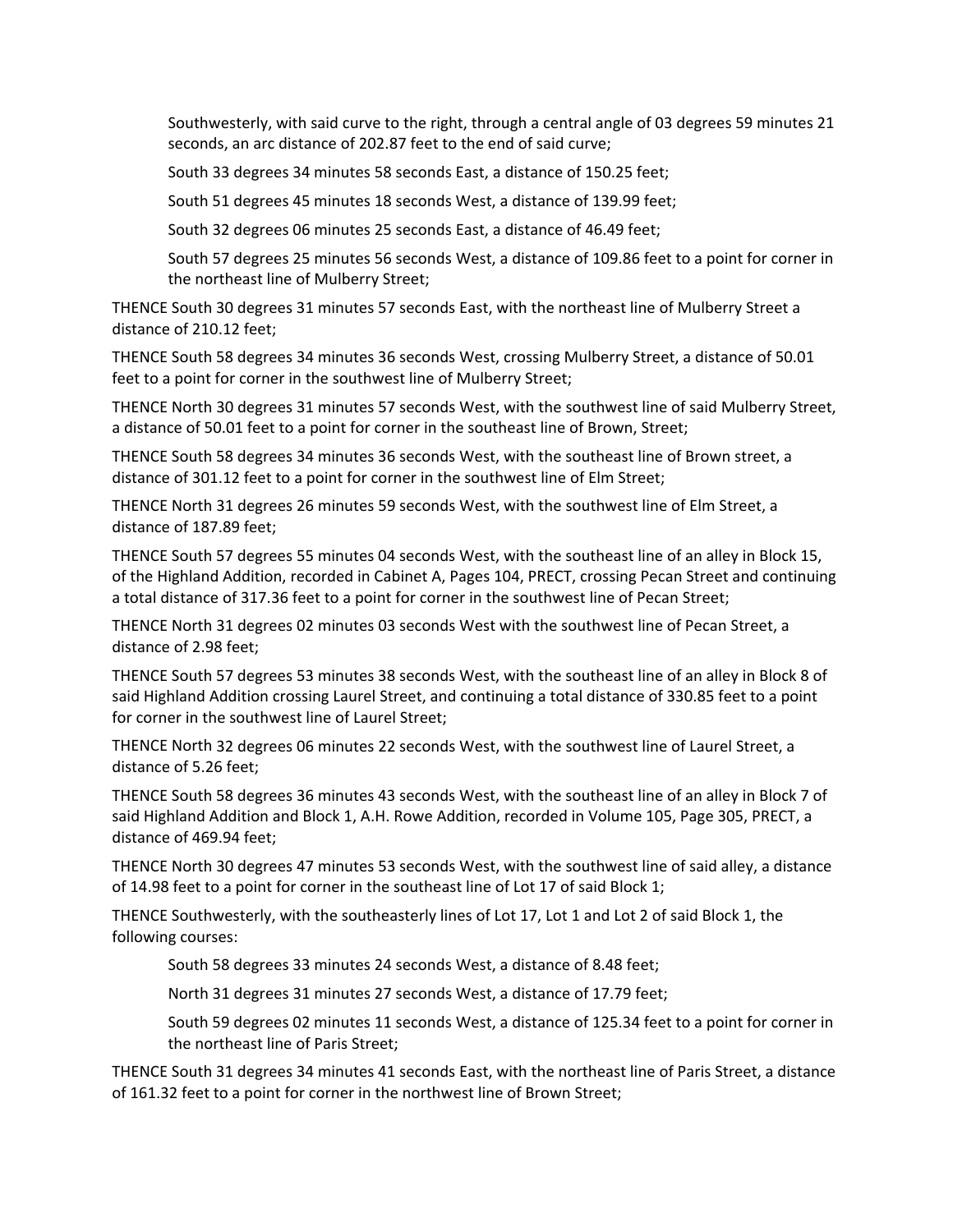THENCE North 58 degrees 37 minutes 04 seconds East, with the northwest line of Brown Street, a distance of 50.00 feet;

THENCE South 31 degrees 22 minutes 56 seconds East, crossing Brown Street, a distance of 60.00 feet to a point for corner in the southeast line of Brown Street;

THENCE South 58 degrees 37 minutes 04 seconds West with the southeast line of Brown Street, a distance of 49.80 feet to a point for corner in the northeast line of Paris Street;

THENCE South 31 degrees 34 minutes 41 seconds East, with the northeast line of Paris Street, a distance of 49.56 feet;

THENCE South 58 degrees 20 minutes 44 seconds West, crossing Paris Street, a distance of 60.00 feet to a point for corner in the southwest line of Paris Street;

THENCE North 31 degrees 34 minutes 41 seconds West, with the southwest line of Paris Street, a distance of 50.00 feet to a point for corner in the southeast line of Brown Street;

THENCE South 58 degrees 35 minutes 38 seconds West, with the south line of Brown Street, a distance of 269.83 feet to a point for corner in the northeast line of Shawnee Street;

THENCE Southeasterly, with the northeast lines of Shawnee Street, the following courses:

South 30 degrees 29 minutes 52 seconds East, a distance of 264.23 feet;

South 31 degrees 10 minutes 46 seconds East, a distance of 316.25 feet;

South 31 degrees 34 minutes 51 seconds East, a distance of 310.88 feet;

South 31 degrees 16 minutes 42 seconds East, a distance of 373.03 feet to a point for corner in the northeast line of Lampasas Street;

THENCE North 58 degrees 32 minutes 21 seconds East, with the northeast line of Lampasas Street, a distance of 260.66 feet to a point for corner in the southwest line of Paris Street;

THENCE South 31 degrees 50 minutes 37 seconds East, with the southwest line of Paris Street, a distance of 65.00 feet;

THENCE South 58 degrees 32 minutes 21 seconds West, 15 feet from and parallel to the southeast line of Lampasas Street, a distance of 436.89 feet to a point for corner

THENCE North 30 degrees 47 minutes 31 seconds West, a distance of 15.00 feet to a point for corner in the southeast line of Lampasas Street;

THENCE South 58 degrees 32 minutes 21 seconds West, with the southeast line of Lampasas Street, a distance of 151.60 feet to a point for corner in the northeast line of Kaufman Street;

THENCE South 31 degrees 21 minutes 43 seconds East, with the northeast line of Kaufman Street, a distance of 610.35 feet to a point for corner in the northwest line of Burnett Street;

THENCE North 59 degrees 11 minutes 37 seconds East, with the northwest line of Burnett Street, a distance of 341.41 feet;

THENCE South 29 degrees 52 minutes 29 seconds East, crossing Burnett Street and continuing with the northeast lines of Shawnee Street and Kuchar Street, a total distance of 430.59 feet;

THENCE South 59 degrees 09 minutes 05 seconds West, with the south line of Kuchar Street, a distance of 39.95 feet to a point for corner in the northeast line of a tract of land described in deed to Michael Kozlovsky et ux, recorded in Volume 1985, Page 1248, DRECT;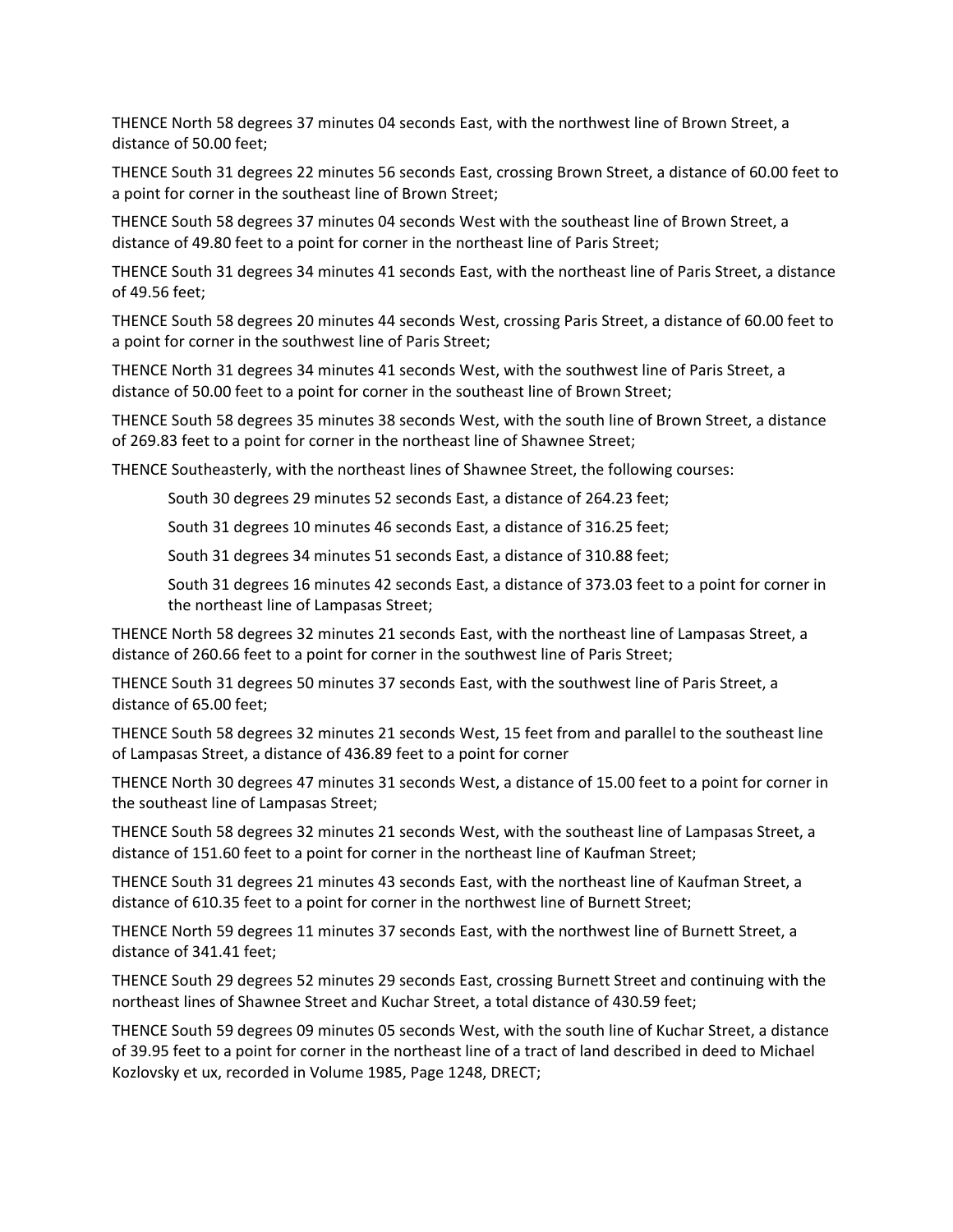THENCE South 30 degrees 34 minutes 00 seconds East, with the northeast line of said Kozlovsky tract and Lots 1 and 2 of Wilson Business Park, recorded in Cabinet C, Page 749, PRECT, a distance of 378.40 feet to a point for corner in the northwest line of Madison Street;

THENCE North 60 degrees 27 minutes 55 seconds East, with the northwest line of Madison Street, a distance of 21.67 feet;

THENCE South 30 degrees 55 minutes 12 seconds East, crossing Madison Street and continuing with the northeast line of Shawnee Street, a distance of 697.54 feet to a point for corner in the northwest line of Creechville Road;

THENCE North 58 degrees 17 minutes 51 seconds East, with the northwest line of Creechville Road, a distance of 25.00 feet;

THENCE South 31 degrees 29 minutes 20 seconds East, a distance of 49.59 feet to a point for corner in the southeast line of Creechville Road;

THENCE South 58 degrees 53 minutes 27 seconds West, with the southeast line of Creechville Road, a distance of 204.98 feet to a point for corner in the northeast line of Kaufman Street;

THENCE South 49 degrees 28 minutes 35 seconds East, with the northeast line of Kaufman Street, a distance of 50.04 feet;

THENCE South 58 degrees 53 minutes 27 seconds West, a distance of 89.44 feet to a point for corner in the southwest line of Kaufman Street;

THENCE North 45 degrees 23 minutes 22 seconds West, with the southwest line of Kaufman Street, a distance of 51.60 feet;

THENCE South 58 degrees 52 minutes 55 seconds West, with the southeast line of Creechville Road, a distance of 579.64 feet to a point for corner in the northeast line of the Southern Pacific Railroad right‐ of‐way;

THENCE South 59 degrees 53 minutes 05 seconds East, with the northeast line of the Southern Pacific Railroad right‐of‐way, a distance of 70.30 feet;

THENCE South 60 degrees 04 minutes 45 seconds West, a distance of 172.20 feet to a point for corner in the northeast line of Knighthurst Road (formerly known as Old Alma Road);

THENCE North 60 degrees 22 minutes 12 seconds West, with the northeast line of Knighthurst Road, a distance of 58.00 feet to a point for corner in the southeast line of Lake Bardwell Drive;

THENCE South 60 degrees 04 minutes 45 seconds West, with the southeast line of Lake Bardwell Drive, a distance of 146.55 feet to a point for corner in the northeast line of Oak Grove Road;

THENCE South 32 degrees 10 minutes 06 seconds East, with the northeast line of Oak Grove Road, a distance of 50.00 feet;

THENCE South 57 degrees 52 minutes 14 seconds West, a distance of 50.00 feet to a point for corner in the southwest line of Oak Grove Road;

THENCE North 32 degrees 10 minutes 06 seconds West, with the southwest line of Oak Grove Road, a distance of 27.53 feet to a point for corner in the southeast line of Lake Bardwell Drive;

THENCE South 54 degrees 27 minutes 44 seconds West, with the southeast line of Lake Bardwell Drive, a distance of 49.97 feet;

THENCE North 35 degrees 32 minutes 18 seconds West, a distance of 110.00 feet to a point for corner in the northwest line of Lake Bardwell Drive;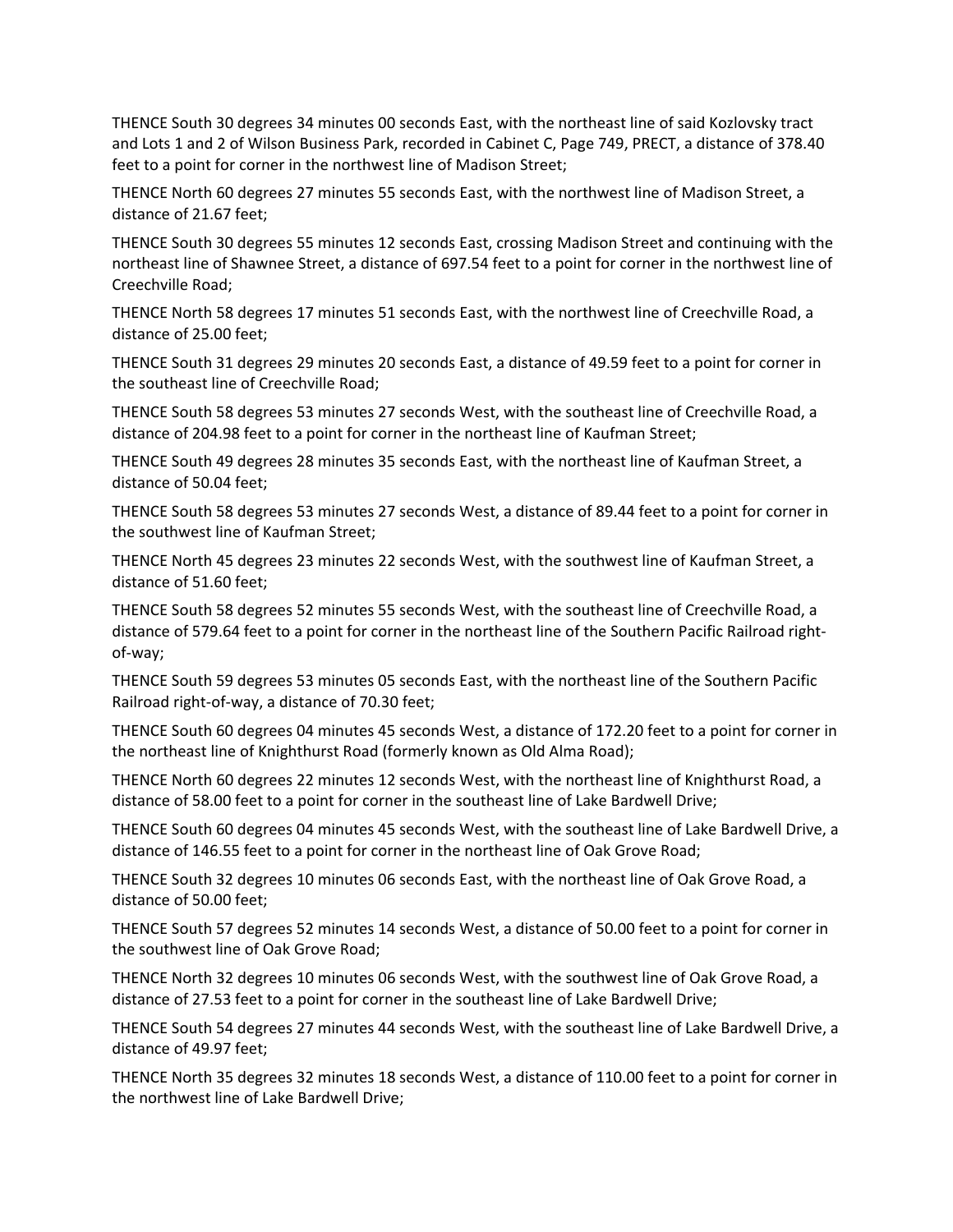THENCE North 54 degrees 27 minutes 44 seconds East, with the northwest line of Lake Bardwell Drive, a distance of 51.39 feet;

THENCE North 30 degrees 00 minutes 30 seconds West, with the southwest line of Oak Grove Road, a distance of 310.92 feet to a point for corner in the southeast line of an alley shown in the Sorley Addition on the Official Map of Ennis, recorded in Cabinet A, Page 197‐200, PRECT;

THENCE South 60 degrees 03 minutes 07 seconds West, with the southeast line of said alley, a distance of 36.39 feet to the beginning of a non-tangent curve to the right having a radius of 740.00 feet whose chord bears North 42 degrees 37 minutes 49 seconds West, a distance of 271.44 feet;

THENCE Northwesterly, crossing said alley and continuing with the southeast lines of Main Street, the following courses:

Northwesterly, said curve to the right, through a central angle of 21 degrees 08 minutes 12 seconds, an arc distance of 272.99 feet to the end of said curve;

North 32 degrees 03 minutes 43 seconds West, a distance of 107.63 feet;

North 55 degrees 15 minutes 58 seconds East, a distance of 17.39 feet;

North 32 degrees 26 minutes 41 seconds West, a distance of 368.25 feet;

North 31 degrees 20 minutes 06 seconds West, a distance of 445.23 feet;

North 31 degrees 36 minutes 17 seconds West, a distance of 589.59 feet;

South 57 degrees 32 minutes 33 seconds West, a distance of 26.42 feet;

North 31 degrees 22 minutes 13 seconds West, a distance of 310.74 feet to a point for corner in the southeast line of Waco Street;

THENCE South 58 degrees 21 minutes 57 seconds West, with the southeast line of Waco Street, a distance of 343.31 feet to a point for corner in the southwest line of Dallas Street;

THENCE North 30 degrees 52 minutes 20 seconds West, with the southwest line of Dallas Street, a distance of 336.57 feet to a point for corner in the southeast line of Milam Street;

THENCE Southwesterly, with the southeast lines of Milam Street, the following courses:

South 58 degrees 51 minutes 09 seconds West, a distance of 317.40 feet;

South 58 degrees 34 minutes 40 seconds West, a distance of 346.30 feet to a point for corner in the southwest line of Sherman Street;

THENCE Northwesterly, with the southwest lines of Sherman Street, the following courses:

North 30 degrees 43 minutes 21 seconds West, a distance of 323.84 feet;

North 31 degrees 44 minutes 56 seconds West, a distance of 330.91 feet to a point for corner in the southwest line of Brown Street;

THENCE South 58 degrees 57 minutes 44 seconds West, with the southwest line of Brown Street, a distance of 939.88 feet to a point for corner in the northeast line of Clay Street;

THENCE South 30 degrees 31 minutes 55 seconds East, with the northeast line of Clay Street, a distance of 23.94 feet;

THENCE South 56 degrees 48 minutes 09 seconds West, a distance of 66.90 feet to a point for corner in the southwest line of Clay Street;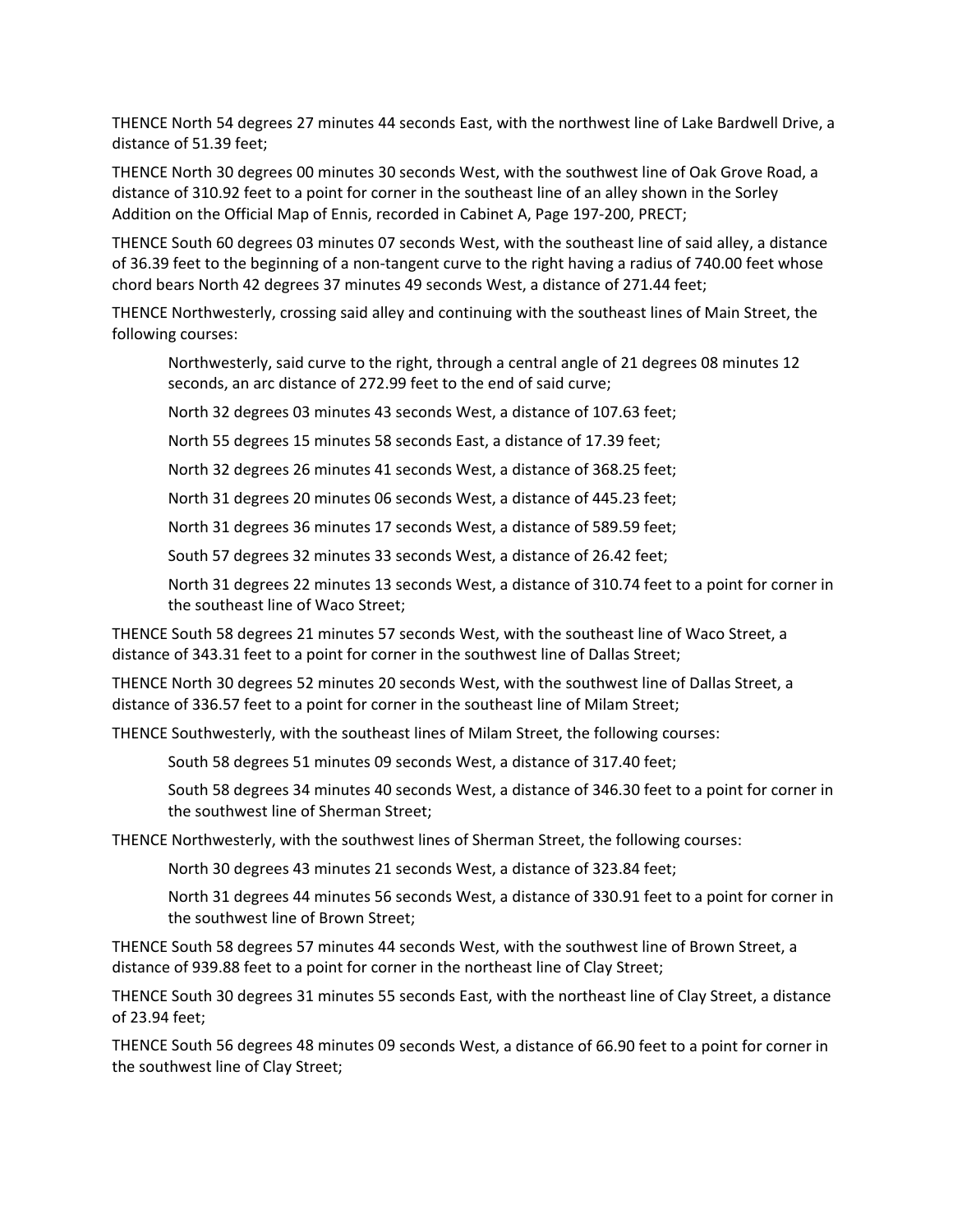THENCE North 31 degrees 45 minutes 51 seconds West, with the southwest line of Clay Street, a distance of 383.72 feet to a point for corner in the southeast line of Ennis Avenue;

THENCE South 60 degrees 09 minutes 07 seconds West, with the southeast line of Ennis Avenue, a distance of 53.89 feet;

THENCE North 29 degrees 50 minutes 51 seconds West, a distance of 60.00 feet to a point for corner in the northwest line of Ennis Avenue;

THENCE North 60 degrees 09 minutes 07 seconds East, with the northwest line of Ennis Avenue, a distance of 51.88 feet;

THENCE North 31 degrees 45 minutes 51 seconds West, with the southwest line of Clay Street, a distance of 335.34 feet to a point for corner in the northwest line of Knox Street;

THENCE North 58 degrees 56 minutes 01 seconds East, with the northwest line of Knox Street, a distance of 1013.86 feet to a point for corner in the southwest line of Sherman Street;

THENCE North 30 degrees 26 minutes 41 seconds West, with the southwest line of Sherman Street, a distance of 262.71 feet to a point in the southeast line of Baylor Street;

THENCE South 58 degrees 56 minutes 35 seconds West, with the southeast line of Baylor Street, a distance of 50.00 feet;

THENCE North 31 degrees 03 minutes 25 seconds West, a distance of 59.81 feet to a point for corner in the northwest line of Baylor Street;

THENCE North 58 degrees 46 minutes 26 seconds East, with the northwest line of Baylor Street, a distance of 50.64 feet to a point for corner in the southwest line of Sherman Street;

THENCE North 30 degrees 26 minutes 41 seconds West, with the southwest line of Sherman Street, a distance of 50.04 feet;

THENCE North 59 degrees 33 minutes 20 seconds East, a distance of 50.00 feet to a point for corner in the northeast line of Sherman Street;

THENCE South 30 degrees 26 minutes 41 seconds East, with the northeast line of Sherman Street, a distance of 49.36 feet to a point for corner in the northwest line of Baylor Street;

THENCE North 58 degrees 46 minutes 26 seconds East, with the northwest line of Baylor Street, a distance of 597.16 feet to a point for corner in the southwest line of Dallas Street;

THENCE North 31 degrees 15 minutes 50 seconds West, with the southwest line of Dallas Street, a distance 597.00 feet to a point for corner in the southeast line of Decatur Street;

THENCE South 59 degrees 19 minutes 54 seconds West, with the southeast line of Decatur Street, a distance of 50.00 feet;

THENCE North 30 degrees 41 minutes 39 seconds West, a distance of 60.00 feet to a point for corner in the northwest line of Decatur Street;

THENCE North 59 degrees 19 minutes 54 seconds East, with the northwest line of Decatur Street, a distance of 46.86 feet to a point for corner in the southwest line of Dallas Street;

THENCE North 29 degrees 09 minutes 13 seconds West, with the southwest line of Dallas Street, a distance of 70.64 feet;

THENCE North 60 degrees 50 minutes 47 seconds East, a distance of 53.85 feet to a point for corner in the northeast line of Dallas Street;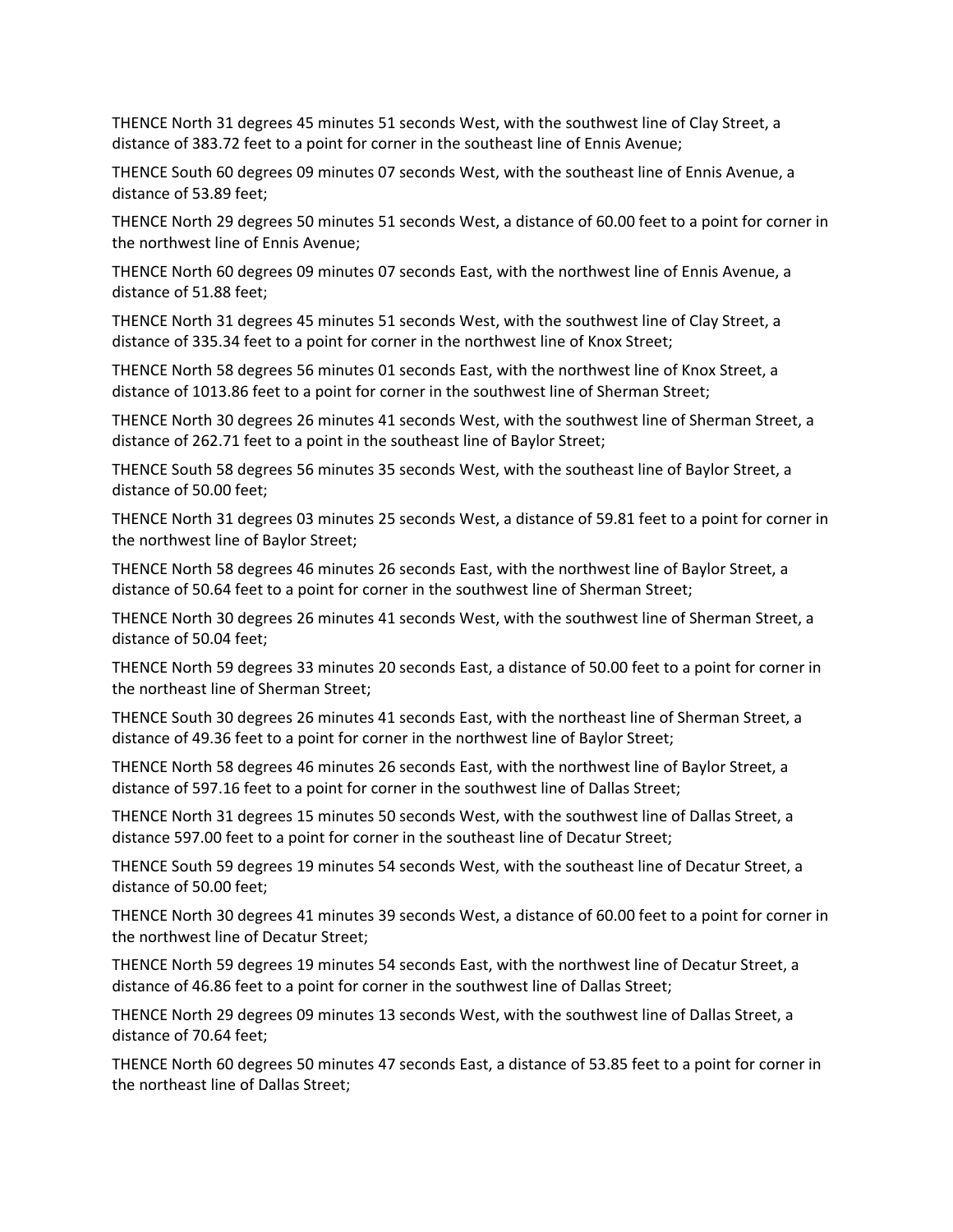THENCE South 30 degrees 47 minutes 27 seconds East, with the northeast line of Dallas Street, a distance of 50.00 feet to a point for corner in the northwest line of Decatur Street;

THENCE Northeasterly, with the northwest lines of Decatur Street, the following courses:

North 59 degrees 12 minutes 34 seconds East, a distance of 524.62 feet;

North 62 degrees 35 minutes 33 seconds East, a distance of 243.26 feet;

THENCE North 30 degrees 11 minutes 22 seconds West, with the southwest line of an alley, in Block 34, Official Town of Ennis, as recorded in Cabinet A, Pages 197‐200, PRECT, a distance of 332.42 feet to a point for corner in the northwest line of Denton Street;

THENCE North 58 degrees 44 minutes 25 seconds East, with the northwest line of Denton Street, a distance of 152.50 feet to a point for corner in the southwest line of Breckenridge Street;

THENCE Northwesterly, with the southwest lines of Breckenridge Street, the following courses:

North 32 degrees 07 minutes 33 seconds West, a distance of 263.47 feet;

North 31 degrees 41 minutes 00 seconds West, a distance of 408.74 feet to a point for corner in the northwest line of Tyler Street;

THENCE North 58 degrees 32 minutes 07 seconds East, with the northwest line of Tyler Street, a distance of 187.86 feet;

THENCE North 31 degrees 31 minutes 19 seconds West, with the southwest line of a 20 ft. alley in Subdivisions 2 and 3, Division IV, Official Town of Ennis, as recorded in Cabinet A, Pages 197‐200, PRECT, crossing Martin Luther King Junior Drive and continuing a total distance of 652.41 feet to a point for corner in the northwest line of Martin Luther King Junior Drive;

THENCE North 58 degrees 35 minutes 15 seconds East, with the northwest line of Martin Luther King Junior Drive, a distance of 370.00 feet;

THENCE South 31 degrees 31 minutes 19 seconds East, crossing Martin Luther King Junior Drive and continuing with the northeast line of a 20 ft. Alley in Subdivisions 1 and 4, Division III, a distance of 665.88 feet to a point for corner in the northwest line of Tyler Street;

THENCE North 58 degrees 39 minutes 26 seconds East, with the northwest line of Tyler Street, a distance of 140.09 feet to a point for corner in the southwest line of Shawnee Street;

THENCE North 30 degrees 31 minutes 54 seconds West, with the southwest line of Shawnee Street, a distance of 50.00 feet;

THENCE North 59 degrees 12 minutes 35 seconds East, a distance of 75.00 feet to a point for corner in the northeast line of Shawnee Street;

THENCE South 30 degrees 31 minutes 54 seconds East, with the northeast line of Shawnee Street, a distance of 35.43 feet to a point for corner in the northwest line of Tyler Street;

THENCE North 58 degrees 35 minutes 53 seconds East, with the northwest line of Tyler Street, a distance of 35.63 feet;

THENCE South 31 degrees 24 minutes 07 seconds East, a distance of 65.00 feet to a point for corner in the southeast line of Tyler Street;

THENCE South 58 degrees 35 minutes 53 seconds West, with the southeast line of Tyler Street, a distance of 52.64 feet to a point for corner in the northeast line of Shawnee Street;

THENCE Southeasterly, with the northwest lines of Shawnee Street, the following courses: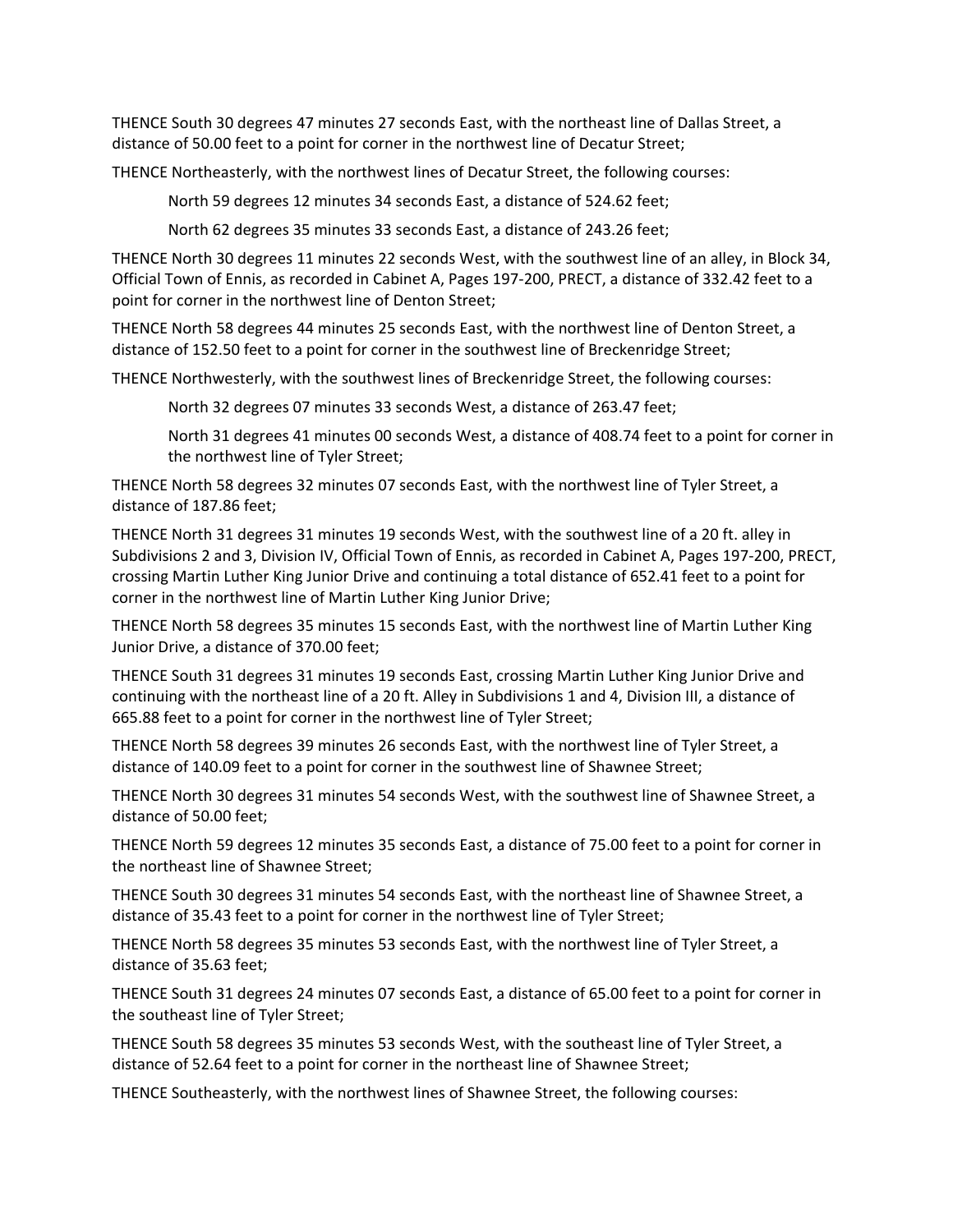South 30 degrees 47 minutes 25 seconds East, a distance of 272.44 feet;

North 58 degrees 36 minutes 28 seconds East, a distance of 16.51 feet;

South 30 degrees 47 minutes 25 seconds East, a distance of 386.36 feet;

South 58 degrees 44 minutes 00 seconds West, a distance of 24.98 feet;

South 27 degrees 19 minutes 04 seconds East, a distance of 277.66 feet;

South 31 degrees 44 minutes 21 seconds East, a distance of 410.47 feet;

South 31 degrees 43 minutes 16 seconds East, a distance of 238.62 feet to a point for corner in the northwest line of Baylor Street;

THENCE Northeasterly, with the northwest line of Baylor Street, the following courses:

North 58 degrees 59 minutes 17 seconds East, a distance of 207.87 feet;

North 58 degrees 59 minutes 16 seconds East, passing the end of Baylor Street and continuing across a 2.124 acre tract of land described in Volume 605, Page 801, DRECT, a total distance of 695.37 feet to a point for corner in the southwest line of Lot 1A, JCCW Addition, recorded in Cabinet H, Page 454, PRECT;

THENCE Northwesterly, with the southwest lines of said Lot 1A, the following courses:

North 31 degrees 58 minutes 58 seconds West, a distance of 148.73 feet;

North 31 degrees 58 minutes 58 seconds West, crossing Belknap Street, a total distance of 196.69 feet to a point for corner in the northwest line of Belknap Street;

THENCE Northeasterly, with the northwest lines of Belknap Street, the following courses:

North 58 degrees 49 minutes 33 seconds East, a distance of 782.17 feet;

North 59 degrees 12 minutes 10 seconds East, a distance of 258.42 feet;

THENCE South 29 degrees 54 minutes 31 seconds East, crossing Belknap Street and continuing with the northeast line of said Lot 1A, JCCW Addition, a total distance of 740.56 feet to the westerly south corner of Lot 1, Block A, Ennis Plaza, recorded in Cabinet F, Page , PRECT;

THENCE North 58 degrees 49 minutes 47 seconds East, with the westerly southeast line of said Ennis Plaza, a distance of 179.19 feet to an ell corner of said Ennis Plaza;

THENCE South 35 degrees 15 minutes 27 seconds East, with the southerly southwest line of said Ennis Plaza, a distance of 233.52 feet to a point for corner in the northwest line of Ennis Avenue, said corner being the beginning of a non-tangent curve to the left having a radius of 2814.79 feet whose chord bears North 45 degrees 36 minutes 16 seconds East, a distance of 280.35 feet;

THENCE Northeasterly, with said curve to the left, through a central angle of 05 degrees 42 minutes 33 seconds, an arc distance of 280.47 feet to the end of said curve in the southwest line of Wagon Wheel Drive;

THENCE Northwesterly, with the southwest lines of Wagon Wheel Drive, the following courses:

North 30 degrees 00 minutes 54 seconds West, a distance of 154.30 feet;

North 43 degrees 40 minutes 06 seconds West, a distance of 17.48 feet;

North 54 degrees 02 minutes 55 seconds East, a distance of 4.15 feet;

North 30 degrees 00 minutes 56 seconds West, a distance of 190.85 feet;